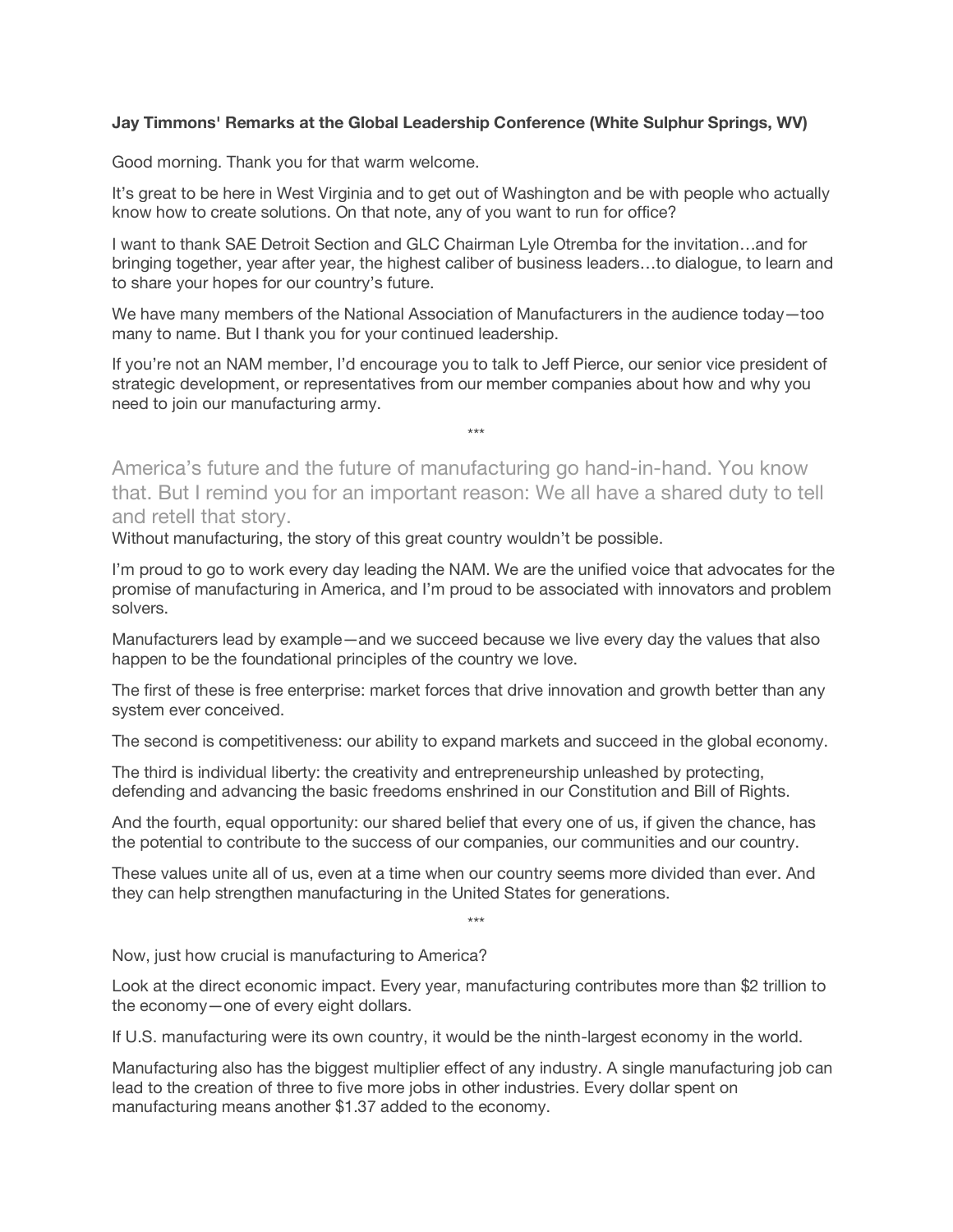You can see why manufacturers have a disproportionate responsibility to keep our economy humming. If we want to grow the economy, support for progrowth manufacturing policies will yield the highest return on investment.

And today's manufacturing doesn't always look like yesterday's. Consider some of our members' work.

From 3M's strides in the food safety field to reduce pathogen outbreaks…

…to Amgen or Bayer's research and production of cancer-fighting and life-improving medicines.

From Boeing's unmanned airborne vehicles that provide surveillance, disaster relief and search and rescue…to Lockheed's defense equipment…keeping our men and women safe as they defend our freedom.

We're talking about everything from a small firm in Hershey, Pennsylvania, that turns recycled materials into sustainable packing…

…to the vast new world of the Internet of Things, where everyday objects are now digitally interconnected by the web.

First it was our phones. Then it was our thermostats, our watches, our cars. Soon it will be everything from our contact lenses to our entire homes…from autonomous automobiles to transcontinental pipelines.

Thanks to Honeywell, for example, you can control your home security and energy management with the touch of a button from around the world.

Meanwhile, Caterpillar can use digital analytics to know when machinery may be malfunctioning and proactively initiate maintenance.

That's the Internet of Things…and that's modern manufacturing.

By some estimates, 26 billion objects will be linked together by the Internet by the year 2020. Manufacturing is truly changing everything…and all these things are changing manufacturing and America.

So this is a chance for our industry and our country to lead the world. But we do face challenges. We face global economic volatility. We've all felt it, especially in recent weeks and months. Yet, for the most part, there is only so much we can do about that volatility.

**\*\*\***

Which makes it all the more frustrating that in addition to this challenge, we also face headwinds and stumbling blocks that are completely avoidable—all because our leaders in Washington act against the interests of our working families and manufacturers.

Start with regulations. Nothing is more important than the health and safety of our workers and consumers. We all want clean air, clean water, safe and secure food supplies. But regulations need to be smart, fair and transparent. We need better regulations that aren't controlled by special interest groups.

Today's inefficient system costs small manufacturers nearly \$35,000 per employee per year. Let me repeat that…\$35,000 per employee per year. And every dollar that goes to compliance is one that doesn't go into a worker's paycheck—and comes out of a consumer's pocket.

We have to streamline and simplify the system. Because every regulation, well-intended or not, increases the cost of doing business.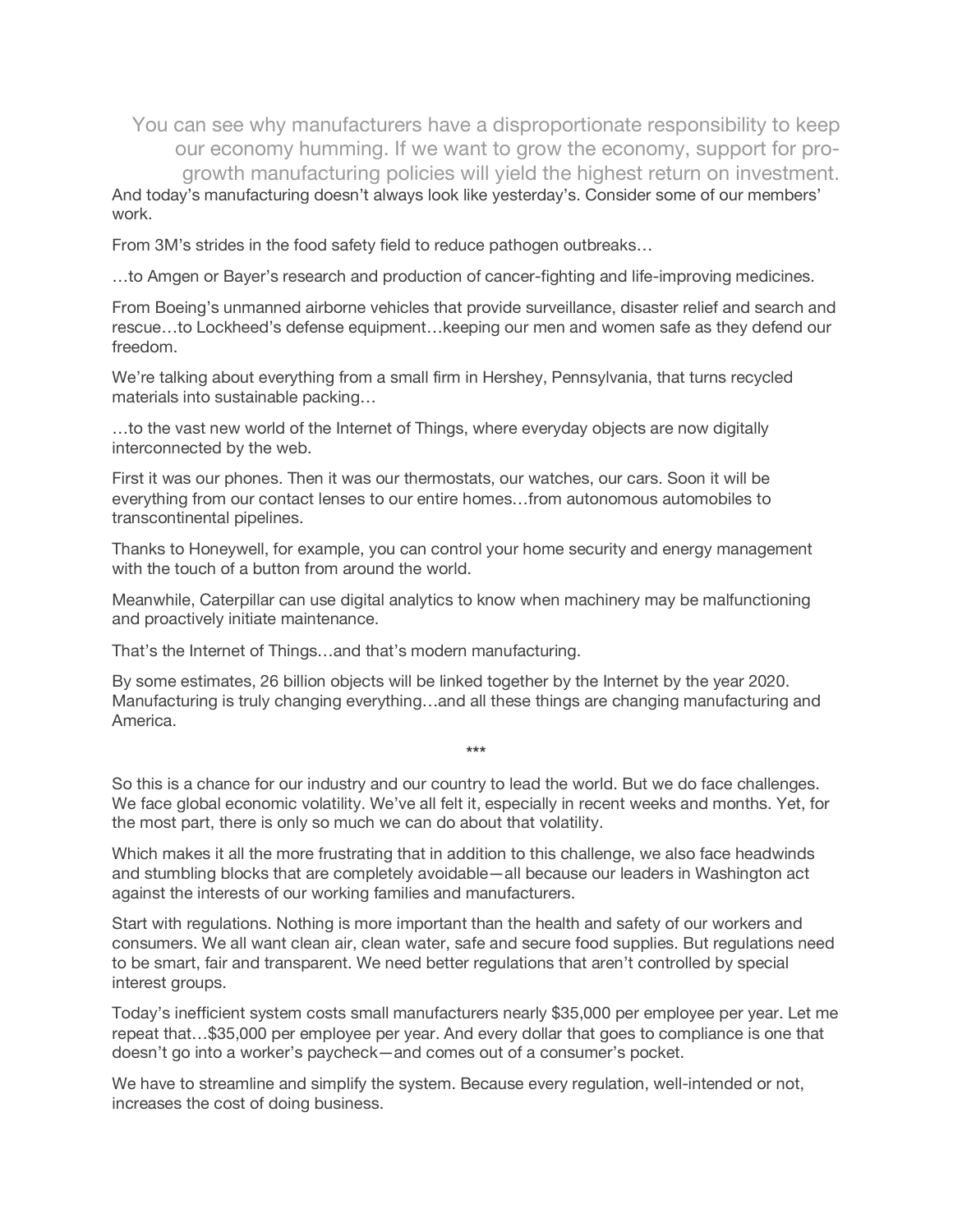The NAM represents more than 14,000 manufacturers, from multinational corporations to family businesses along Main Street. Those family businesses ask me all the time: How can we make the government understand that its regulations hurt us more than anyone?

For example, when you look at what's happening with ozone regulations and greenhouse gas rules, it's clear the Environmental Protection Agency isn't just in the business of environmental protection; it's involved in full-scale economic regulation.

That's certainly true of the latest ozone regulation, which came down last Friday. The administration tightened the ground-level ozone standard from 75 parts per billion to 70. The compliance costs alone will mean lost job opportunities and delayed expansion. Never mind that the current standard was working—and that manufacturers, America's innovators, have worked hard to reduce emissions successfully.

There was some good news here. After our vocal advocacy, we avoided the worst-case scenario, which was a standard as low as 65 ppb. But this is still a reminder of the damage that the EPA can do.

Right now, we have the chance to make the United States energy secure and North America energy independent. But if the EPA keeps getting in the way, that's not going to happen. We'll create fewer jobs and face higher utility bills.

Again, we need to tell our side of the story. Manufacturers are leading the way on recycling and reducing waste. Manufacturing and other industrials' carbon emissions are down 13 percent since 2005, while manufacturers' value added to the economy grew by 19 percent over the same time period. That's astounding progress…and a tribute to many of you. We've produced more growth with less energy.

We're the ones building more efficient power plants, factories, cars and appliances. On the environment, we are doing our part—and will continue to do so.

Then, of course, there are taxes. America leads the world with the highest corporate tax rate among developed countries. That's not a distinction to brag about. It's a problem to fix.

And so is our trade policy. We're glad we achieved Trade Promotion Authority. Yet, that huge battle was just over the framework to negotiate new market-opening agreements. Now we are working very closely on trade deals with the Asia-Pacific region and Europe, and we hope those final agreements will eliminate international regulatory divergences that increase costs and undermine our competitiveness.

The Trans-Pacific Partnership talks just concluded earlier this week. We're now waiting to hear all the details, including tariff and nontariff issues that affect manufacturers around the country and those of you in this room. We have pushed very hard for an agreement that will open markets, tear down barriers and set rules that level the playing field for our manufacturers. It is a big and complex agreement, so we will be taking a very detailed look.

And here at home, too many of our ports, roadways and runways are getting worse by the year and are in desperate need of repair. We have roads and bridges built for a bygone era.

The government must invest in improving our aging infrastructure. Congress has to pass a wellfunded, multiyear surface infrastructure bill. Enough with these short-term fixes. Stop-gap measures aren't good for anyone. Now is the time for a long-term highway bill. If you haven't spoken up, I encourage you to do so.

But tomorrow's destiny is not only about cement, steel and asphalt. It's about strengthening, innovating and protecting connections of a different sort: data transmitted through broadband lines.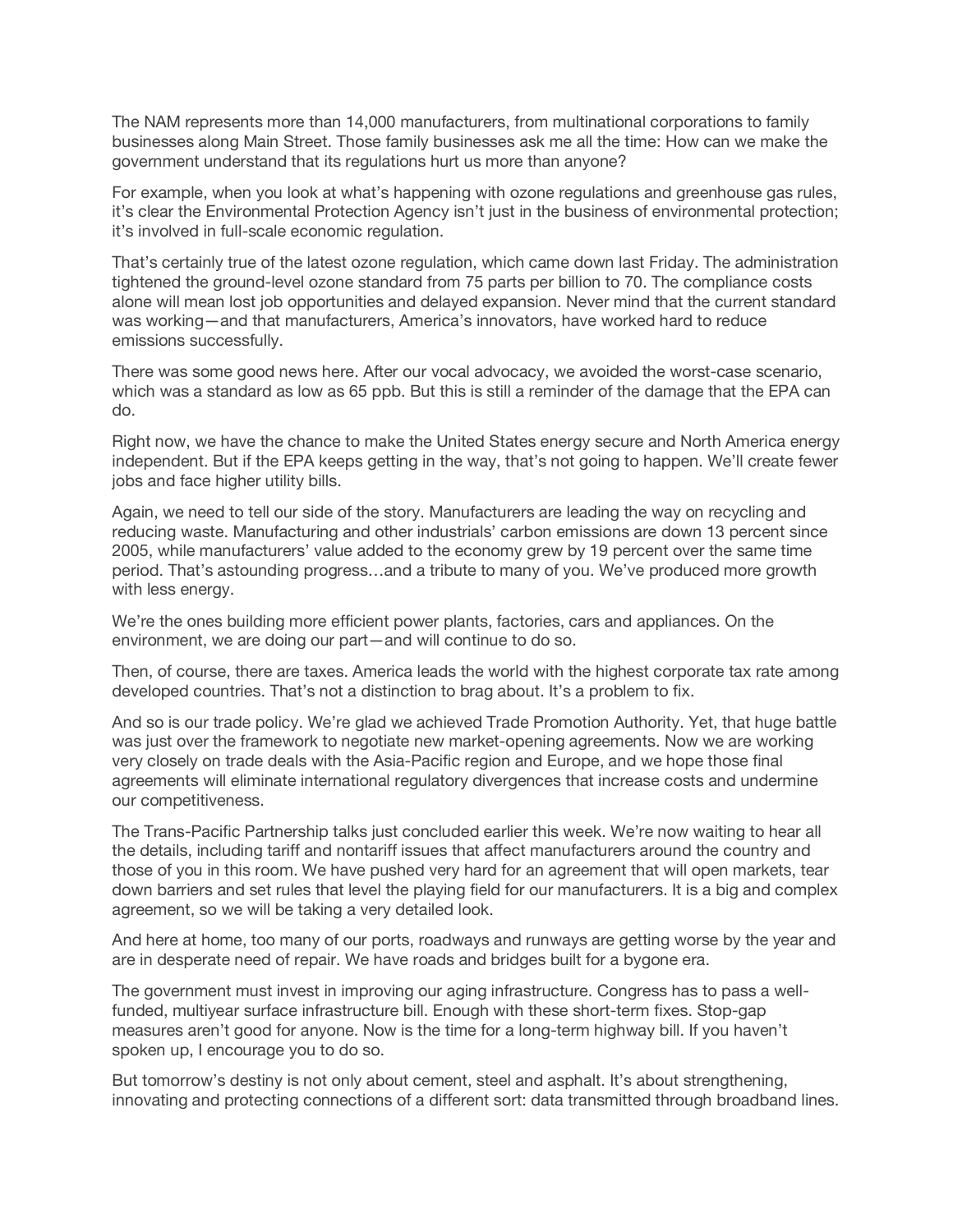Our digital communications must be faster—and safer.

First, we need to keep what works: the free flow of data, services and ideas online while creating a climate that supports private investment in broadband networks.

We need to say "no" to the administration's plan to regulate the Internet with an 80-year-old law from the era of rotary telephones and radio tubes. The Federal Communications Commission's Open Internet Order will curtail investment in our broadband infrastructure and hinder the creation of game-changing technologies on America's shop floors.

The NAM's Manufacturers' Center for Legal Action is leading a business community coalition to address this order. Our coalition filed a brief supporting the telecommunications industry's challenge arguing that the FCC's decision is contrary to the Communications Act of 1934 and is in violation of the Administrative Procedure Act.

Second, we need to protect intellectual property. We've all been alarmed over the past few months by astonishing security breaches and cyberattacks on both public and private servers. The government must partner with the industry to protect sensitive proprietary and financial information. Cybersecurity means economic security, and economic security translates into national security.

Manufacturers must be able to rely on their government for protection from counterfeiters and be able to pursue bad actors. Intellectual theft and corporate espionage pose significant challenges to the manufacturing industry in particular with estimated costs surpassing \$1 trillion.

\*\*\*

Now, there are still a number of other ways to make our nation stronger.

Our health care system needs more work to reduce costs, increase options, and help employers and employees make informed decisions. Policymakers should eliminate the so-called "Cadillac" tax, which is really a tax on employee benefits and doesn't just hurt manufacturers but holds back funds for research and development.

Comprehensive immigration reform has to become a reality, not a wedge, if we're going to create opportunity for today's workforce and tomorrow's innovators. And because it's simply the right thing to do in a nation of immigrants.

But the final challenge I want to address is the skills gap. If something does not change, we will not have enough manufacturing workers in the next decade.

As many of you have seen firsthand, skilled workers are in high demand at manufacturing companies large and small. Here's the problem: Young people aren't seeking out the training that makes them qualified for those jobs.

According to a study by Deloitte and The Manufacturing Institute, "The United States faces a need for nearly 3.5 million manufacturing jobs over the next decade, and 2 million of those jobs are likely to go unfilled due to the skills gap."

If we want to keep building things in America, if we want to lead the world, we need to grow the manufacturing workforce—and fast!

But just 18 percent of people see manufacturing as a top career option. And only 37 percent of parents say they would encourage their children to pursue a career in manufacturing.

We have a good case to make. The average manufacturing worker earns about \$15,000 more than the average worker across all sectors. Manufacturing workers also enjoy the best job security in the private sector.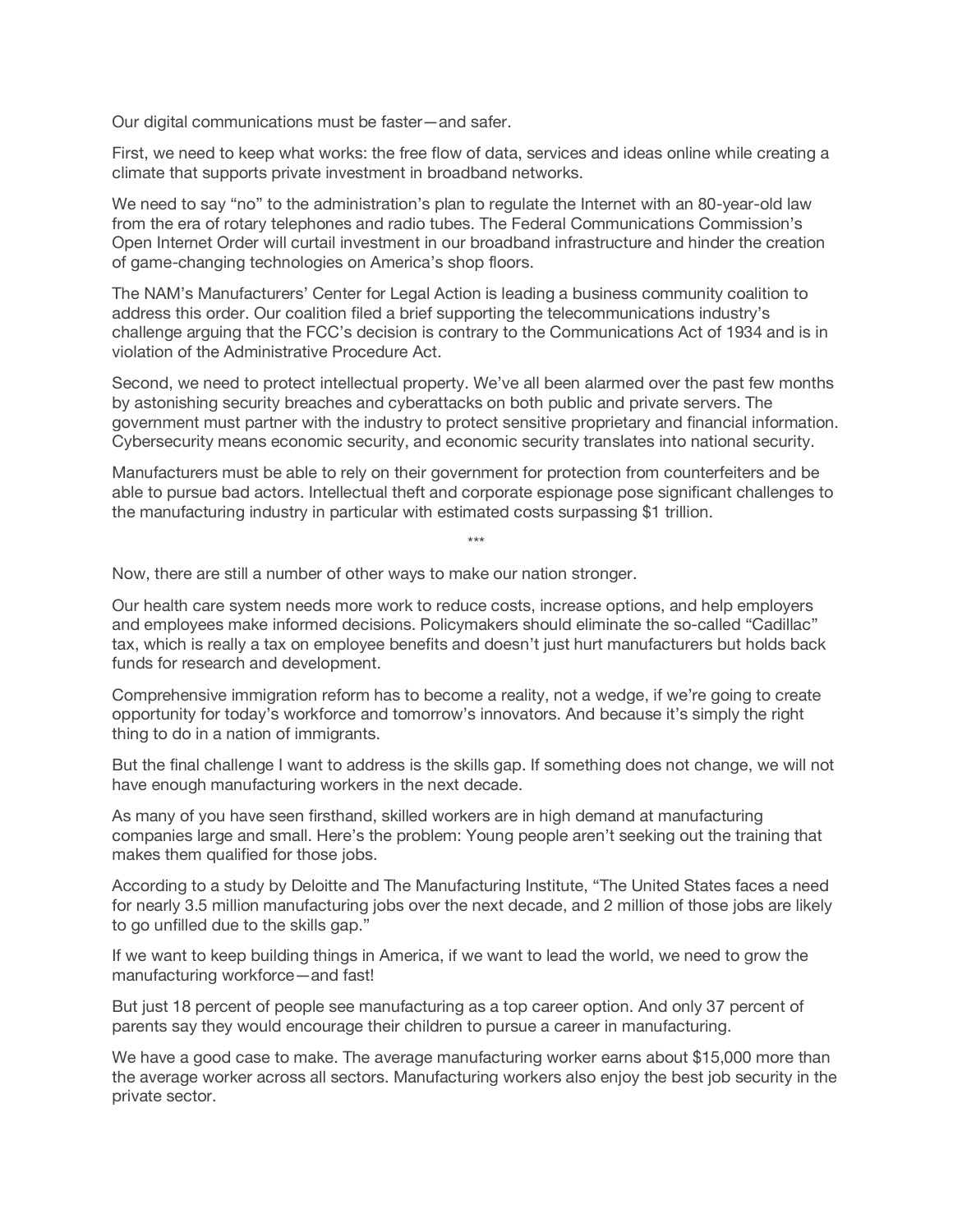This is one area where we can all make a difference, especially when manufacturers open their doors to welcome students and educators…just like we did last week and are doing this month for Manufacturing Day—with more than 2,300 events across the country.

Finally, there's one other important way we can make a difference: voting.

While it may seem early, the campaigns to elect our next president are moving forward very fast. Primaries are just around the corner. And the outcomes of the elections, primary and general, could reshape our industry, for better or for worse.

That's why the NAM is launching our 2016 Election Center. You can find it on our website, www.nam.org.

There are more than 12 million manufacturing workers in this country, but an NAM survey earlier in the year found only 17 percent had heard from their employers about the importance of voting during the 2014 elections. We can—and we MUST—do better in the 2016 election.

We're committing more resources this election cycle to our get-out-the-vote efforts than in past elections. If you're a manufacturer, the Election Center has all the tools your employees need for election season, such as information on how to register to vote, candidate voter guides and best practices for building a successful voter education program. The Election Center has all the resources employers need to talk legally and effectively with employees about voting.

We can't be political observers. We have to be participants. There's too much at stake to sit on the sidelines.

\*\*\*

And it comes back to what I said at the beginning. There are four pillars by which manufacturers are grounded: free enterprise, competitiveness, individual liberty and equal opportunity.

But they are more than that. These are the pillars—the values—that define American Exceptionalism. The notion that more than any country in the world, unlike any country in the world, we are defined by our future, not just by our past. As Americans, we are driven not by what was, but by what we will become.

As long as we are a forward-looking, aspirational people, we will continue to be an exceptional nation. And as leaders in this free enterprise system, we have an obligation to ensure that future.

We have to ensure America doesn't get off track. And yes, I am concerned for the future of our country. I don't go to work at the NAM because it's a job. I go to work because it's a mission. We are all, in one way or another, part of that mission.

Manufacturing isn't about machines. It's about people and the potential we can unleash.

And it's about the people we have yet to inspire.

Today in America, there's a young girl or a young boy, inquisitive, open-minded, ready to take on the world. He or she could be the next person to revolutionize our industry—in years or decades from now—the next Thomas Edison, the next Henry Ford, the next Charles Pfizer, the next iconic name.

But if that mind is not cultivated, if that talent isn't molded, if that inquisitive nature isn't directed toward innovation…manufacturing will have lost out. America will have lost out.

So all of us in the manufacturing industry have an important role. It's not just making things; it's making a difference. It's not just building stuff; it's building the future.